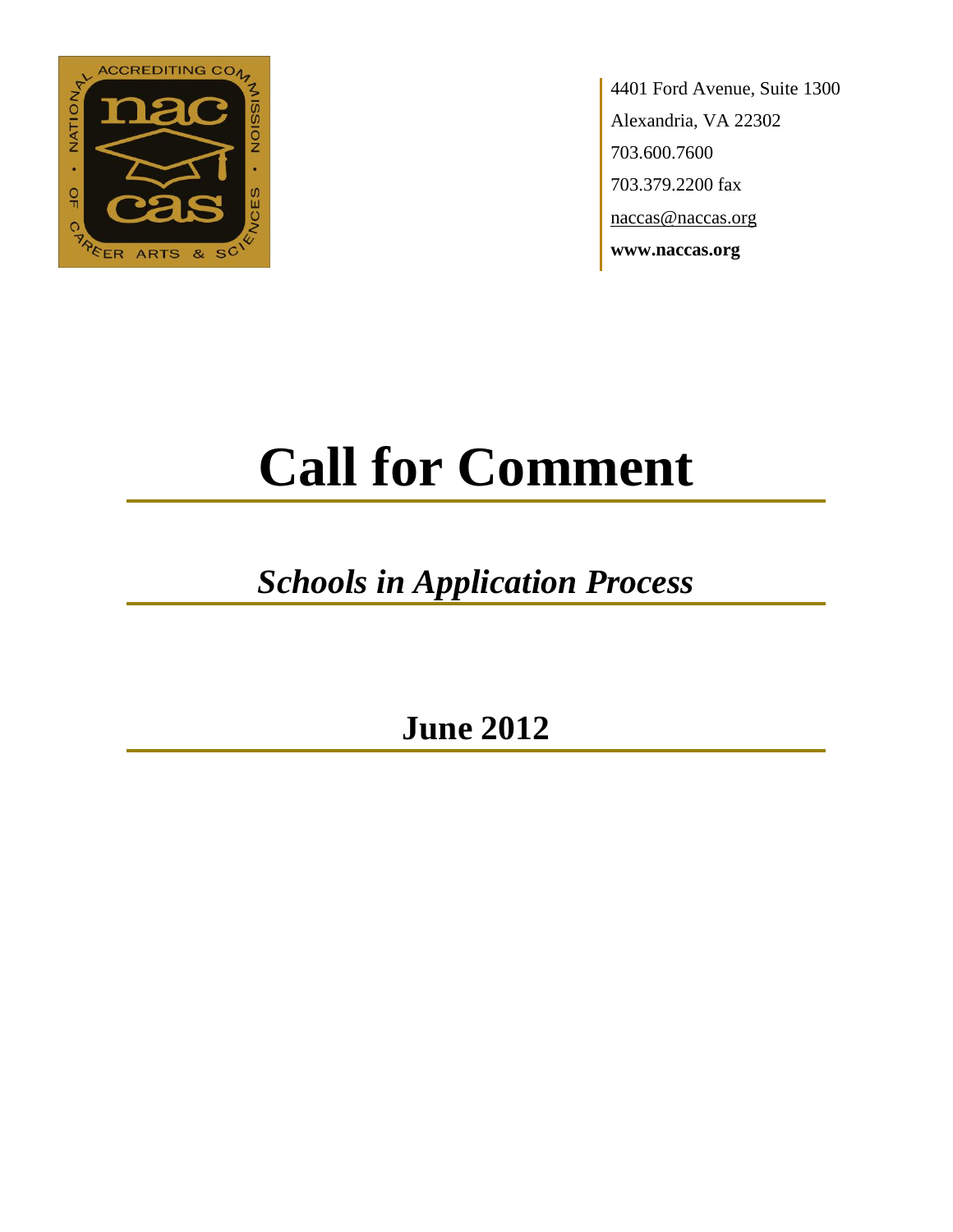# -- **List of Schools in the Application Process**

*In accordance with Sections 10.0 and 10.1 of NACCAS' Rules of Practice and Procedure and 34 CFR 602.23(b), the NACCAS Board of Commissioners seeks comments on institutions that are currently in the process of applying for accreditation or renewal of accreditation.*

Instructions: If you have information that would contribute to the Commission's review of any of the institutions listed below, please complete the attached comment form and e-mail it to Afsheen Mirza at [amirza@naccas.org.](mailto:amirza@naccas.org) Please include the following in the subject line of your email: School List Call for Comment: June 2012. Pursuant to Section 10.1 of NACCAS' *Rules of Practice and Procedure*, please submit all comments within (15) days of the date of distribution of this Call for Comment.

#### California

Avance Beauty College Ref. #014247-00 750 Beyer Way, Suites B, C & D San Diego, CA 92154 **Process: Renewal of Accreditation**

| John Wesley International Barber and Beauty College<br>717 Pine Avenue<br>Long Beach, CA 90813<br><b>Process: Renewal of Accreditation</b> | Ref. #014317-00 |
|--------------------------------------------------------------------------------------------------------------------------------------------|-----------------|
| <b>Bridges Academy of Beauty</b><br>423 East Main Street<br>Barstow, CA 92311<br><b>Process: Renewal of Accreditation</b>                  | Ref. #014336-00 |
| Paul Mitchell The School- Pasadena<br>201 East Bay State Street<br>Alhambra, CA 91801<br><b>Process: Renewal of Accreditation</b>          | Ref. #014345-00 |
| Cinta Aveda Institute<br>305 Kearny Street<br>San Francisco, CA 94108<br>Process: Renewal of Accreditation                                 | Ref. #014370-00 |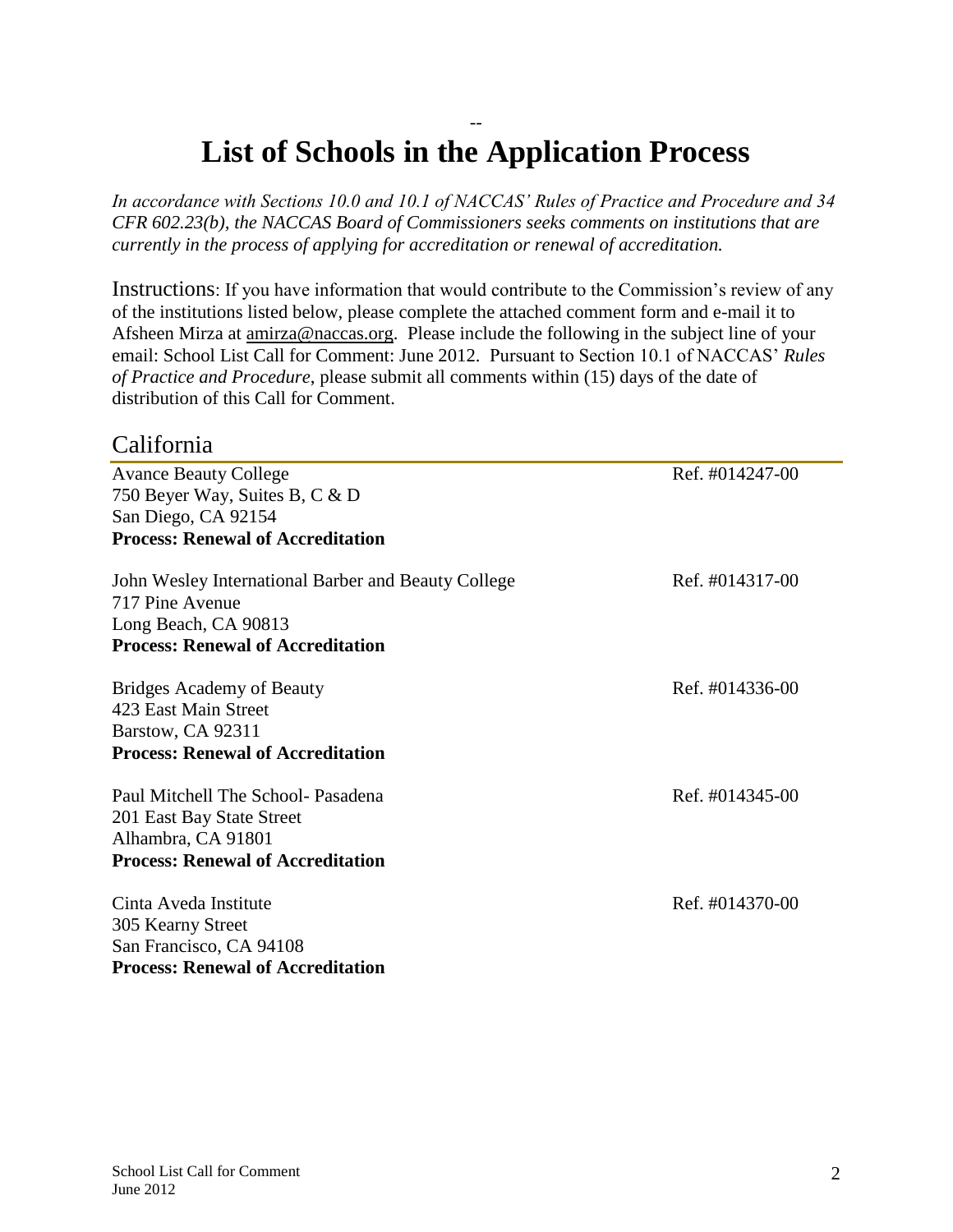## Georgia

Southeastern Beauty School Ref. #020009-00 747 Davis Road Stockbridge, GA 30281 **Process: Renewal of Accreditation**

Southeastern Beauty School Ref. #B20009-01 1826 Midtown Drive Columbus, GA 31907 **Process: Renewal of Accreditation**

### Idaho

D'Shaw Institute of Cosmetology Ref. #022031-00 3419 North Cole Road Boise, ID 83704 **Process: Renewal of Accreditation**

#### Illinois

Cosmetology Training Center Ref. #I11065-00 3408 West North Avenue Stone Park, IL 60165 **Process: Initial Accreditation**

Cannella School of Hair Design Ref. #023100-00 617 West North Avenue Villa Park, IL 60181 **Process: Renewal of Accreditation**

Concept College of Cosmetology Ref. #023119-00 2500 Georgetown Road Danville, IL 61832 **Process: Renewal of Accreditation**

#### Indiana

Hair Arts Academy Ref. #024064-00 933 North Walnut Bloomington, IN 47404 **Process: Renewal of Accreditation**

#### Kansas

Entourage Institute of Beauty & Esthetics Ref. #026034-00 12004 West  $95<sup>th</sup>$  Street Lenexa, KS 66215 **Process: Renewal of Accreditation**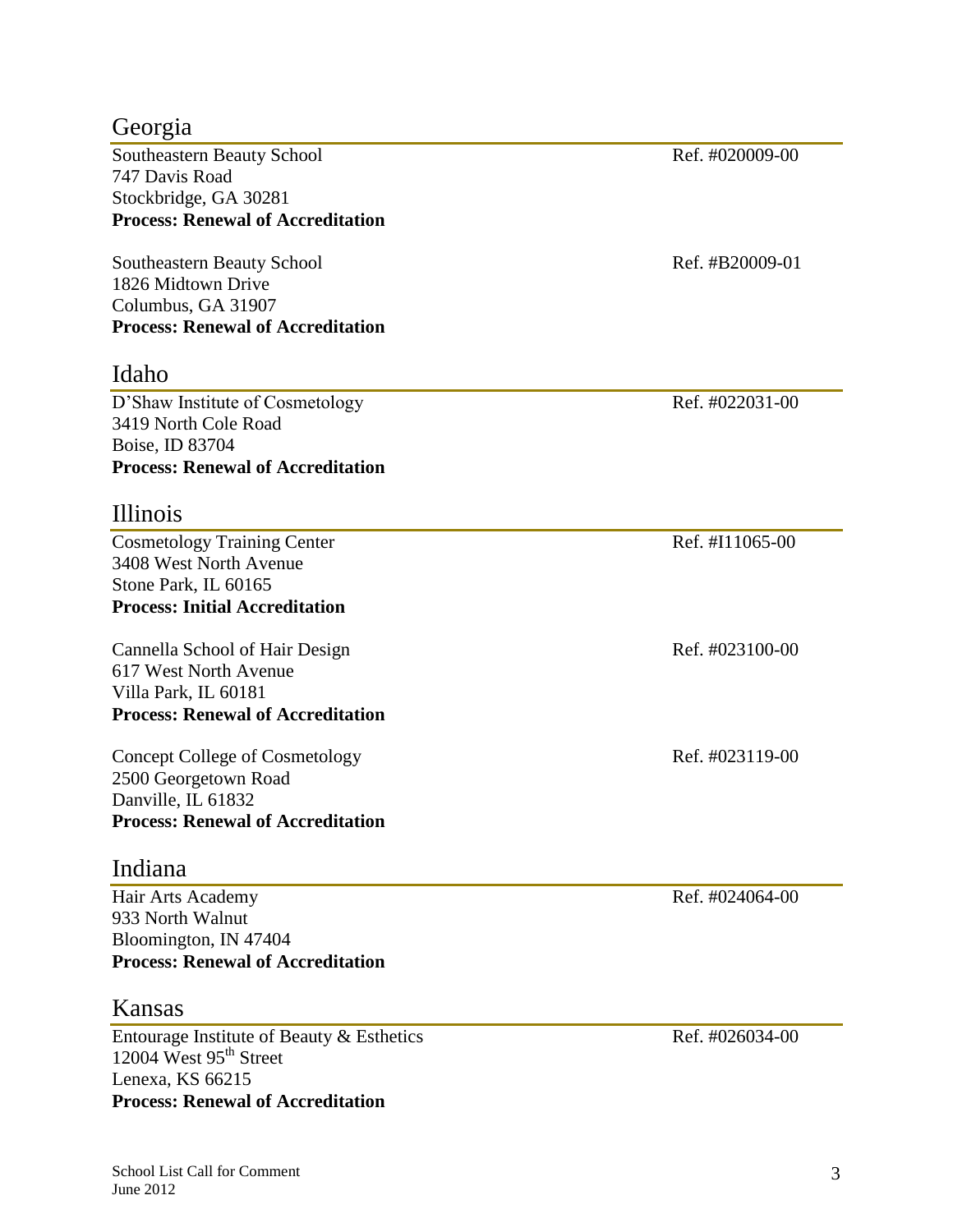| Maine                                                     |                 |
|-----------------------------------------------------------|-----------------|
| Capilo Institute                                          | Ref. #029014-00 |
| 43 Bridge Street                                          |                 |
| Augusta, ME 04330                                         |                 |
| <b>Process: Renewal of Accreditation</b>                  |                 |
| Michigan                                                  |                 |
| Michigan College of Beauty                                | Ref. #032055-00 |
| 3498 Rochester Road                                       |                 |
| Troy, MI 48083                                            |                 |
| <b>Process: Renewal of Accreditation</b>                  |                 |
| P & A Scholars Beauty School                              | Ref. #A32113-02 |
| 22925 Woodward Avenue                                     |                 |
| Ferndale, MI 48220                                        |                 |
| <b>Process: Initial Additional Location Accreditation</b> |                 |
| Nuvo College of Cosmetology                               | Ref. #032114-00 |
| 4236 Grand Haven Road                                     |                 |
| Norton Shores, MI 49441                                   |                 |
| <b>Process: Renewal of Accreditation</b>                  |                 |
| New York                                                  |                 |
| Grace International Beauty School, Inc.                   | Ref. #I11083-00 |
| 136-31 41 <sup>st</sup> Avenue, $6^{th}$ Floor            |                 |
| Flushing, NY 11355                                        |                 |
| <b>Process: Initial Accreditation</b>                     |                 |
| The Aesthetic Science Institute                           | Ref. #042130-00 |
| 1202 Troy Schenectady Road                                |                 |
| Latham, NY 12110                                          |                 |
| <b>Process: Renewal of Accreditation</b>                  |                 |
| Ohio                                                      |                 |
| <b>Valley Beauty School</b>                               | Ref. #045095-00 |
| 706 Wheeling Avenue                                       |                 |
| Cambridge, OH 43725                                       |                 |
| <b>Process: Renewal of Accreditation</b>                  |                 |
| Dayton Barber College                                     | Ref. #045100-00 |
| 2741 C Lyons Road                                         |                 |
| Miamisburg, OH 45342                                      |                 |
| <b>Process: Renewal of Accreditation</b>                  |                 |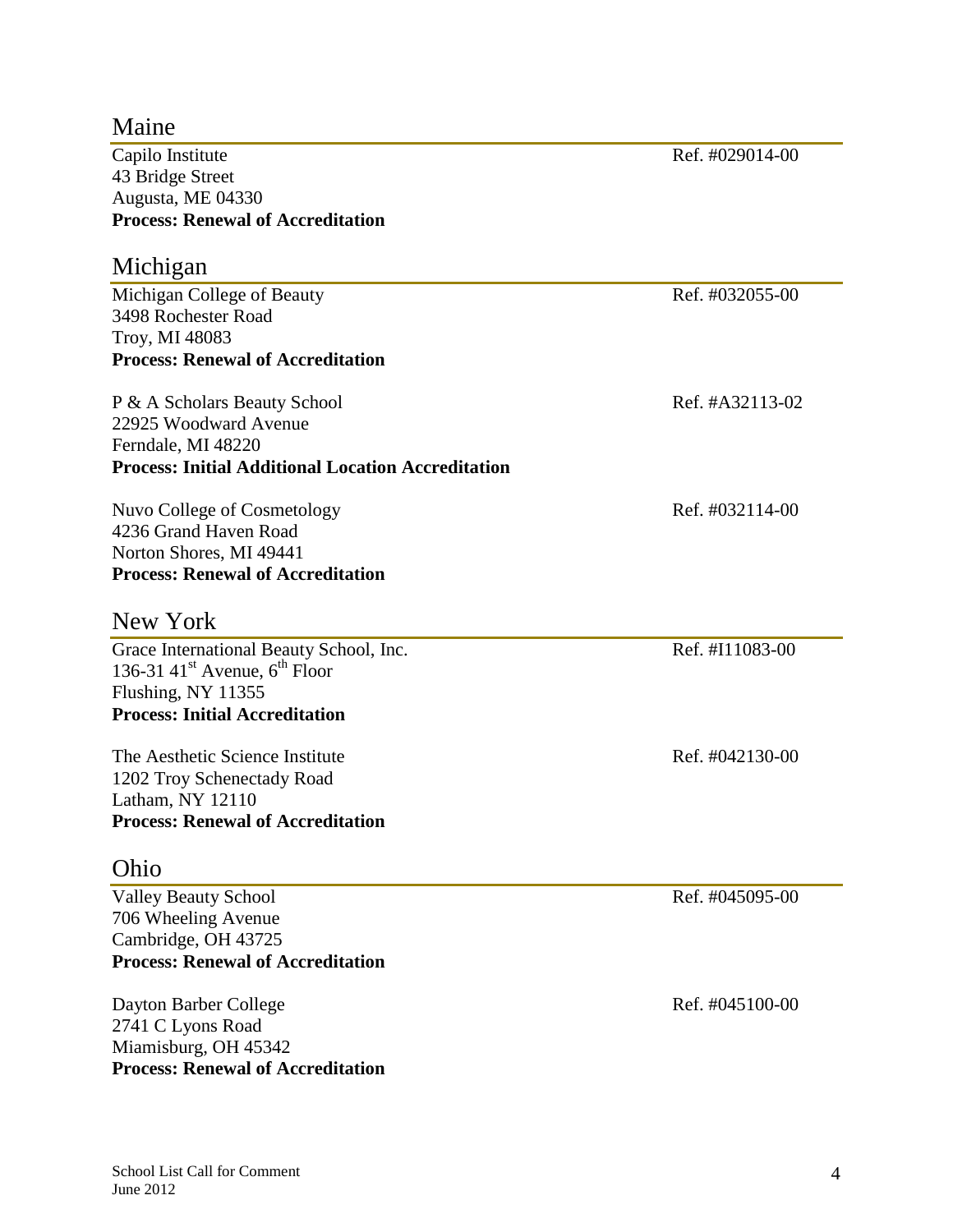#### Valley Beauty School and The Contract of the Ref. #045102-00 627 Main Street Zanesville, OH 43701 **Process: Renewal of Accreditation**

## Oklahoma

4-States Academy of Cosmetology II LLC Ref. #046070-00 607 North Commerce Street Admore, OK 73401 **Process: Renewal of Accreditation**

# Oregon

Paul Mitchell The School **Ref.** #047046-00 234 South West Broadway Portland, OR 97205 **Process: Renewal of Accreditation**

#### Pennsylvania

Bella Capelli Academy Ref. #048128-00 Route 60 and Park Manor Drive Pittsburgh, PA 15205 **Process: Renewal of Accreditation**

Modern Beauty Academy, Inc. Ref. #048129-00 6938-6948 Market Street Upper Darby, PA 19082 **Process: Renewal of Accreditation**

#### Texas

Cosmetology Academy of Texarkana Ref. #I11077-00 4115 North Kings Highway Texarkana, TX 75503 **Process: Initial Accreditation**

Vogue Beauty Academy **Ref.** #053206-00 6012 Ingram Raod San Antonio, TX 78238 **Process: Renewal of Accreditation**

Vogue College- McAllen Ref. #053207-00 800 Fern Avenue McAllen, TX 78501 **Process: Renewal of Accreditation**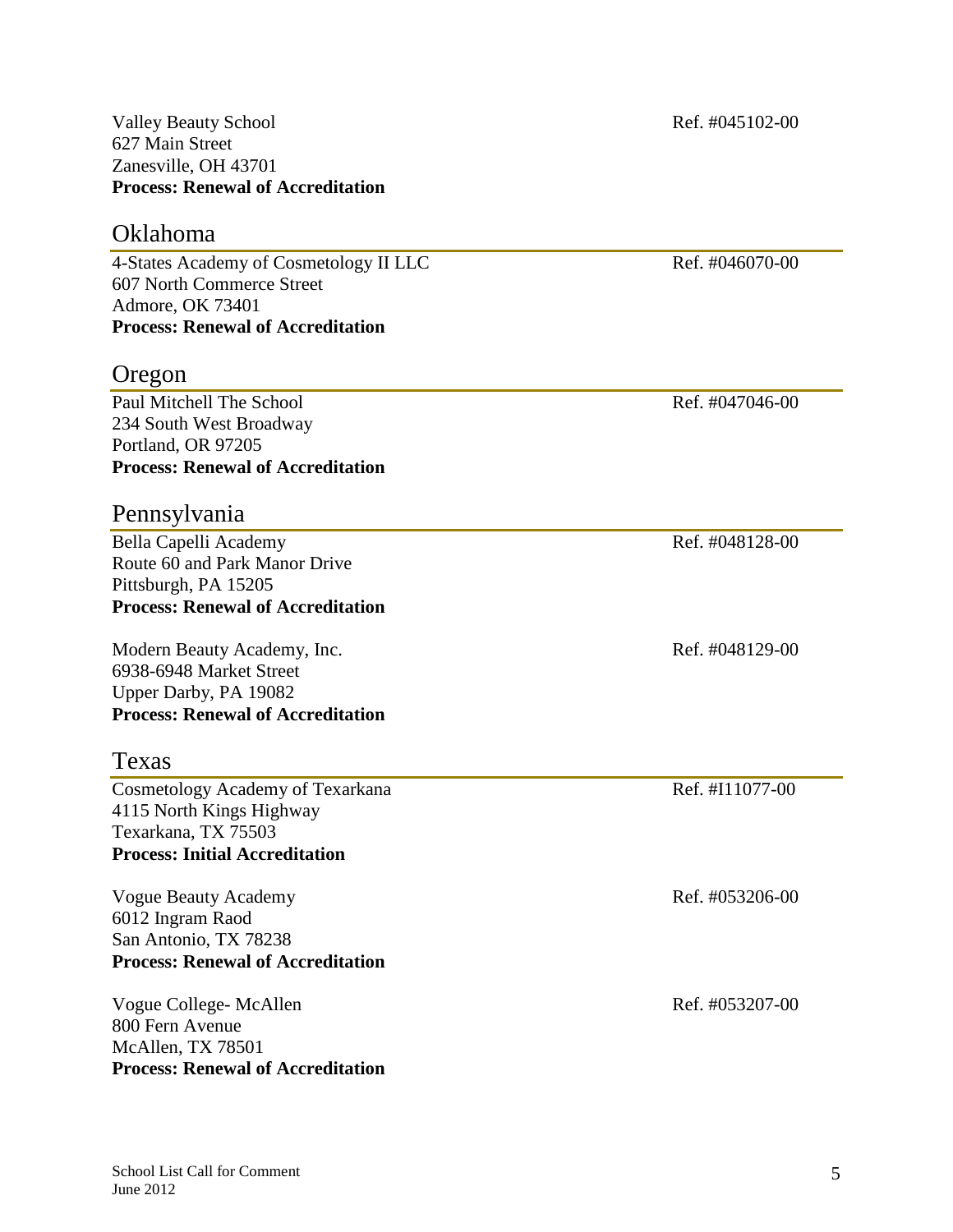Vogue College- San Antonio Ref. #053208-00 1836 Fredericksburg Road San Antonio, TX 78201 **Process: Renewal of Accreditation**

## Virginia

Statements The Academy Ref. #I11006-00 12734 Darby Brooke Court Woodbridge, VA 22192 **Process: Initial Accreditation**

The Chrysm Institute of Esthetics Ref. #I11024-00 317 Office Square Lane, Suite 102 A Virginia Beach, VA 23462 **Process: Initial Accreditation**